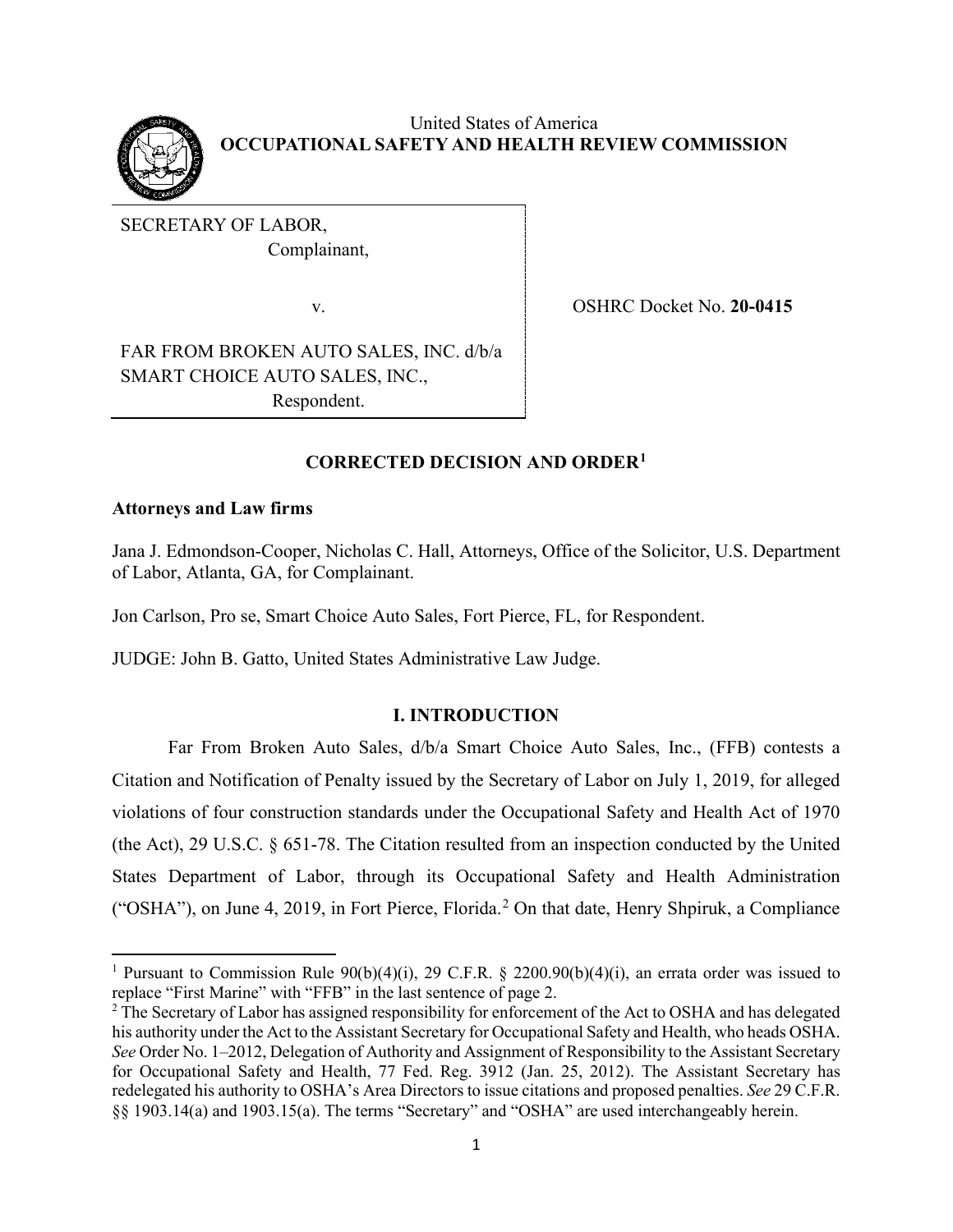Safety and Health Officer<sup>[3](#page-1-0)</sup> with OSHA had observed a man standing on the roof of a one-story building owned by FFB as he drove by. The CSHO stopped and conducted an inspection of FFB's worksite because he did not see the man using any form of fall protection as he stood on the roof.

Item 1a of the Citation alleges a serious<sup>[4](#page-1-1)</sup> violation 29 C.F.R. § 1926.501(b)(10) for failing to provide fall protection for an employee working on a low-sloped roof. Item 1b alleges a serious violation of 29 C.F.R.  $\S$  1926.503(a)(1) for failing to provide fall protection training to an employee who was exposed to a fall hazard. The Secretary proposes a grouped penalty of \$3,410 for Items 1a and 1b. Item 2a of the Citation alleges a serious violation of 29 C.F.R. § 1926.1053(b)(8) for failing to secure a ladder that could be displaced by workplace activities. Item 2b alleges a serious violation of 29 C.F.R. § 1926.1060(a) for failing to provide ladder safety training to an employee who used a ladder at the worksite. The Secretary proposes a grouped penalty of \$2,273 for Items 2a and 2b.

FFB timely contested the Citation and the Secretary filed a formal complaint<sup>[5](#page-1-2)</sup> with the Commission seeking an order affirming the Citation and proposed penalties, to which FFB filed an answer. The Court held a bench trial in this proceeding via videoconference on March 9, 2021.<sup>[6](#page-1-3)</sup> The Secretary filed a post-trial brief. FFB did not. The parties stipulate the Commission has jurisdiction over this action, FFB is a covered employer under the Act, and FFB's principal place of business is in Fort Pierce, Florida (Compl. ¶¶ I-III) (*see* Commission Rule 34(b)(2) ("Any allegation [in the complaint] not denied shall be deemed admitted"). Based on the stipulations and the record evidence, the Court concludes the Commission has jurisdiction over this proceeding under section  $10(c)$  of the Act, and FFB is a covered employer under section  $3(5)$  of the Act. 29 U.S.C.  $\S$ § 659(c), 652(5).<sup>[7](#page-1-4)</sup>

<span id="page-1-0"></span><sup>&</sup>lt;sup>3</sup> A "Compliance Safety and Health Officer" is "a person authorized by the Occupational Safety and Health Administration, U.S. Department of Labor, to conduct inspections." 29 C.F.R. §1903.22(d).

<span id="page-1-1"></span><sup>&</sup>lt;sup>4</sup> The Act contemplates various grades of violations of the statute and its attendant regulations—"willful"; "repeated"; "serious"; and those "determined not to be of a serious nature" (the Commission refers to the latter as "other-than-serious"). 29 U.S.C. § 666.

<span id="page-1-2"></span><sup>&</sup>lt;sup>5</sup> Commission Rule 30(d) provides that "[s]tatements in a pleading may be adopted by reference in a different part of the same pleading or in another pleading or in any motion. A copy of any written instrument which is an exhibit to a pleading is a part thereof for all purposes." 29 C.F.R §2200.30(d). Attached to the complaint and also adopted by reference was the citation, which was "a part thereof for all purposes." <sup>6</sup> FFB owner Jon Carlson participated in the video trial via telephone.

<span id="page-1-4"></span><span id="page-1-3"></span><sup>7</sup> FFB claimed for the first time at trial that the man whom Shpiruk saw on the roof of FFB's building on June 4, 2019, was not its employee (Tr. 44-45). Carlson stated the man was a friend of his who was doing him a favor by checking on the work of a roofing contractor (Tr. 9, 47). This claim is contradicted by the signed witness statements of both Carlson and Chris Gosse (the man on the roof) taken by Shpiruk on June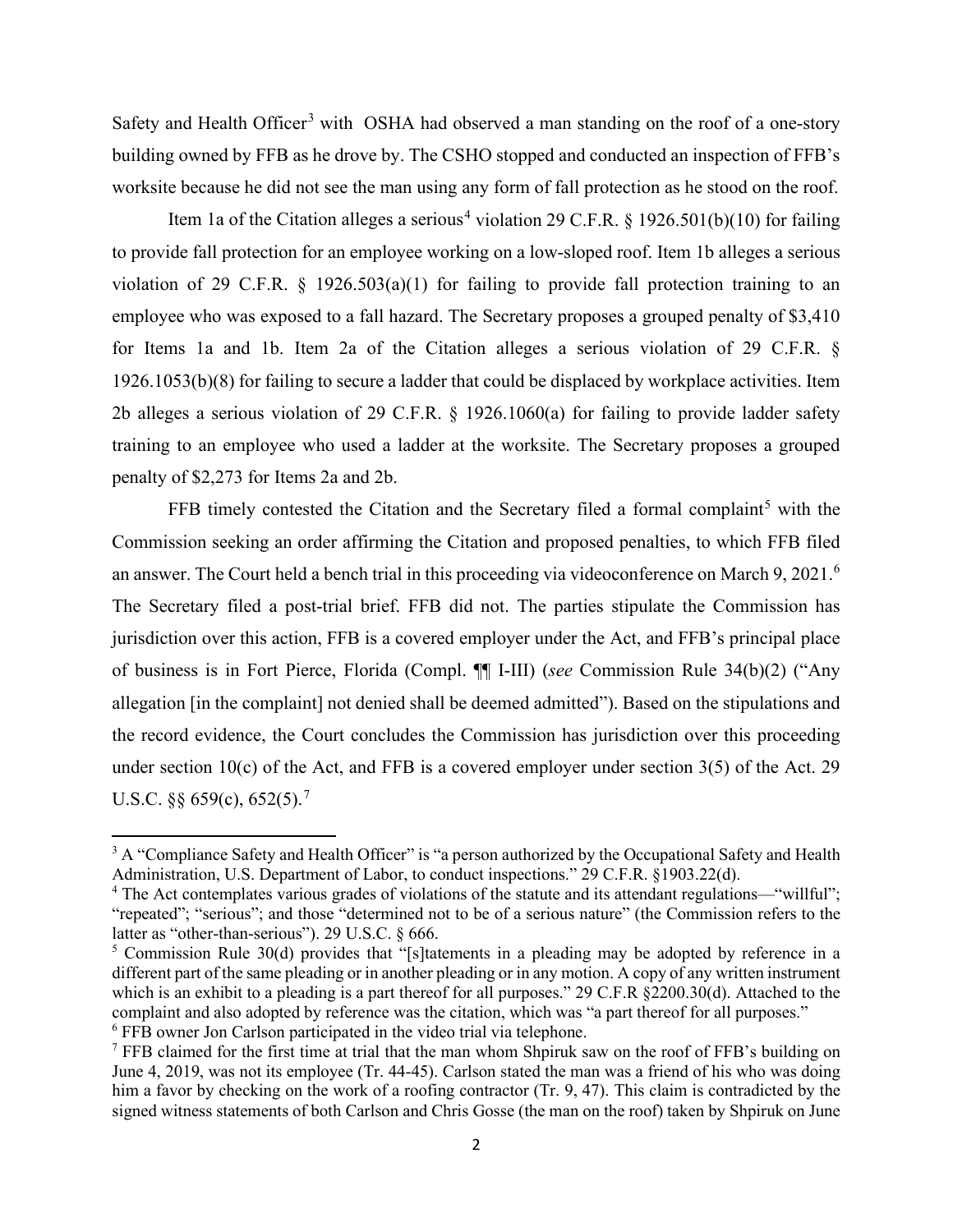Pursuant to Commission Rule 90, after hearing and carefully considering all the evidence and the arguments of counsel, the Court issues this Decision and Order, which constitutes its final disposition of the proceedings under section 12(j) of the Act.<sup>[8](#page-2-0)</sup> 29 U.S.C. § 661(j). For the reasons indicated *infra*, the court holds the Secretary has proven his prima facie case with regard to the cited items and therefore, the court **AFFIRMS** all items and **ASSESSES** grouped penalty of \$3,410 for Items 1a and 1b, and \$2,273 for Items 2a and 2b respectively.

#### **II. BACKGROUND**

On June 4, 2019, Shpiruk was driving on U.S. Highway 1 in Fort Pierce, Florida, when he noticed a one-story building (described as a shed) next to a parking lot to the right of the highway. A man was standing 2 or 3 feet from the edge of the low-sloped roof of the shed. Shpiruk did not see any form of fall protection in use (Ex. C-9, Ex. C-11; Tr. 9, 15–17). Deciding to inspect the premises, he parked his vehicle, took photographs, and approached the shed. Shpiruk noticed an unsecured ladder leaning against the roof eave on one side of the shed. The ladder was in front of a door to the shed (Ex. C-16).

 Shpiruk met with Jon Carlson and Chris Gosse and learned that Carlson was the owner of FFB, a business that buys and repairs used vehicles, and then sells them (Ex. C-24; Tr. 27). Shpiruk held an opening conference with Carlson and took interview statements from Carlson and Gosse. Both men signed the statements Shpiruk transcribed during the interviews (Ex. C-23, Ex. C-24).

Gosse told Shpiruk he had worked for FFB for one year. He normally worked daily from 9:00 a.m. to 4:00 p.m., performing handy man work "not needing a permit" around the establishment (Ex. C-23). He had worked on the shed roof the day before the inspection (Monday, June 3) from 10:00 a.m. to 3:00 p.m. On the day of the OSHA inspection (on Tuesday, June 4), Gosse had been on the roof for approximately one hour. He stated he had not been wearing fall protection. He had not secured the ladder and had used it five to seven times that day. He stated that Mr. Carlson "has not provided me with training for the hazards associated with falls and ladders, and he never confirmed I had received any training." (Ex. C-23.)

<span id="page-2-0"></span><sup>4, 2019</sup> (Ex. C-23. Ex. C-24). Carlson also contradicted this claim under oath at the trial. When reminded that he had informed Shpiruk during the inspection that Gosse was his employee, Carlson replied, "Well, I would consider anybody that I hire an employee. I'm paying them. . . . When I hire a contractor, he is my employee." (Tr. 52.) The court does not credit Carlson's claim that FFB was not the employer of Gosse. <sup>8</sup> All arguments not expressly addressed have nevertheless been considered and rejected. If any finding is in truth a conclusion of law, or if any stated conclusion is in truth a finding of fact, it shall be deemed so.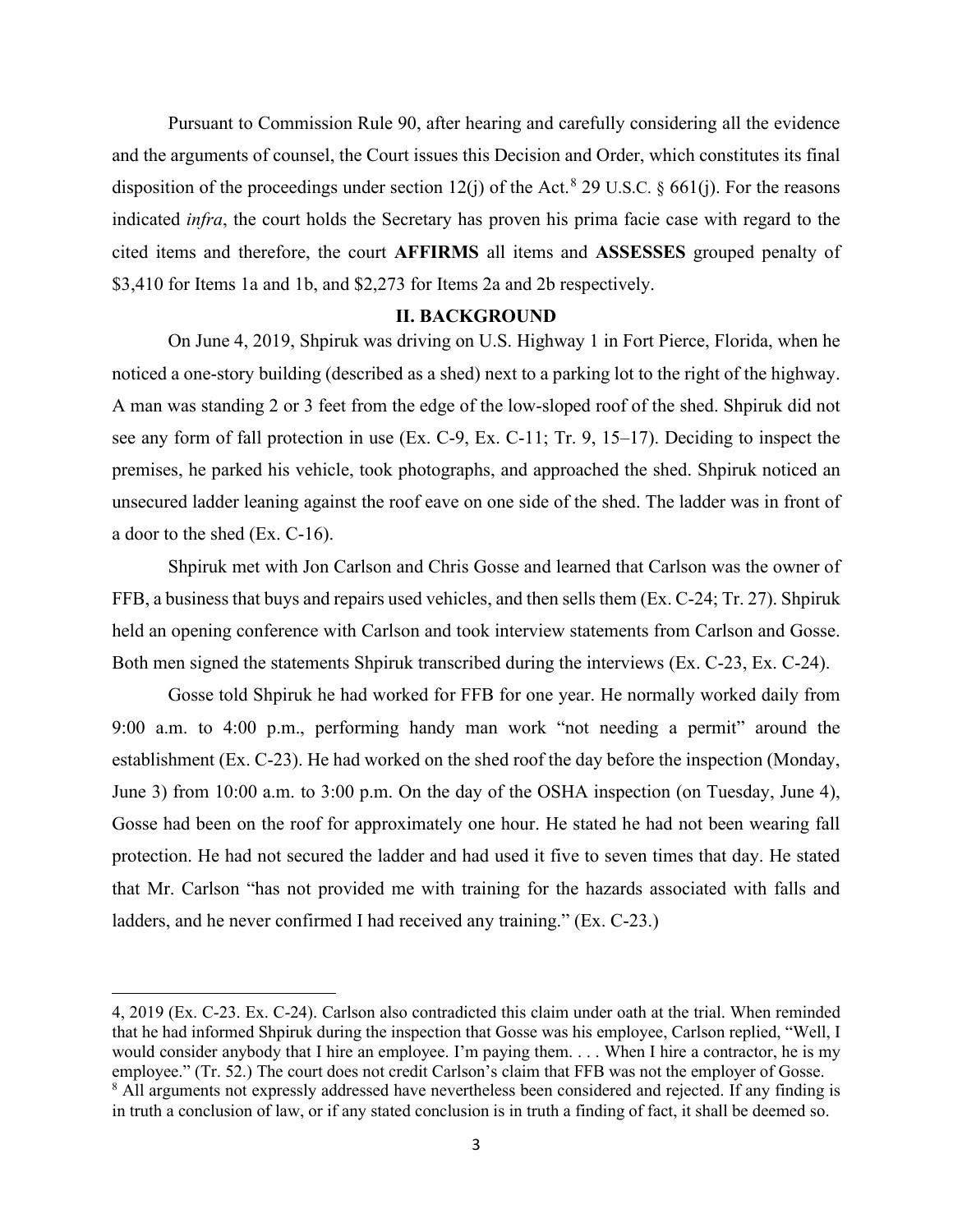Carlson stated the asphalt shingles had been removed from the roof of the shed so that the damaged plywood underneath could be replaced. He stated Gosse "was on the roof performing the work while not protected from falling." (Ex. C-24.) Gosse had worked on Sunday, June 2, for half a day; from 10:00 a.m. to 3:00 p.m. on Monday, June 3; and for one hour the day of the inspection. The ladder was unsecured. Carlson claimed Gosse had worked for FFB "less than one month," and stated, "I provided training to Chris to the best of my ability for hazards associated with falls and ladders." (Ex. C-24.) FFB abated both violations by securing the ladder and submitting evidence to the Secretary that it had provided a harness for Gosse's future use when on the roof. (Tr. 36, 38).

#### **III. ANALYSIS**

The fundamental objective of the Act is to prevent occupational deaths and serious injuries. *Whirlpool Corp. v. Marshall*, 445 U.S. 1, 11 (1980). The Act "establishes a comprehensive regulatory scheme designed 'to assure so far as possible safe and healthful working conditions' for 'every working man and woman in the Nation.' " *Martin v. Occupational Safety & Health Review Comm'n (CF & I Steel Corp.),* 499 U.S. 144, 147 (1991) (quoting 29 U.S.C. § 651(b)). "The Act charges the Secretary with responsibility for setting and enforcing workplace health and safety standards." *Id*. "To implement its statutory purpose, Congress imposed dual obligations on employers. They must first comply with the 'general duty' to free the workplace of all recognized hazards." *ComTran Grp., Inc. v. U.S. Dep't of Labor,* 722 F.3d 1304, 1307 (11th Cir. 2013). "They also have a 'special duty' to comply with all mandatory health and safety standards." (*Id*. citing id. at  $§ 654(a)(2)$ ).

"With respect to the latter, Congress provided for the promulgation and enforcement of the mandatory standards through a regulatory scheme that divides responsibilities between two federal agencies." (*Id*.) "The Secretary establishes these standards through the exercise of rulemaking powers." *CF & I Steel Corp*., 499 U.S. at 147. See 29 U.S.C. § 665. Pursuant to that authority, the standards at issue in this case were promulgated. Meanwhile, the Commission is assigned to conduct adjudicatory functions under the Act and serves "as a neutral arbiter and determine whether the Secretary's citations should be enforced over employee or union objections." *Cuyahoga Valley Ry. Co. v. United Transp. Union*, 474 U.S. 3, 7 (1985) (per curiam).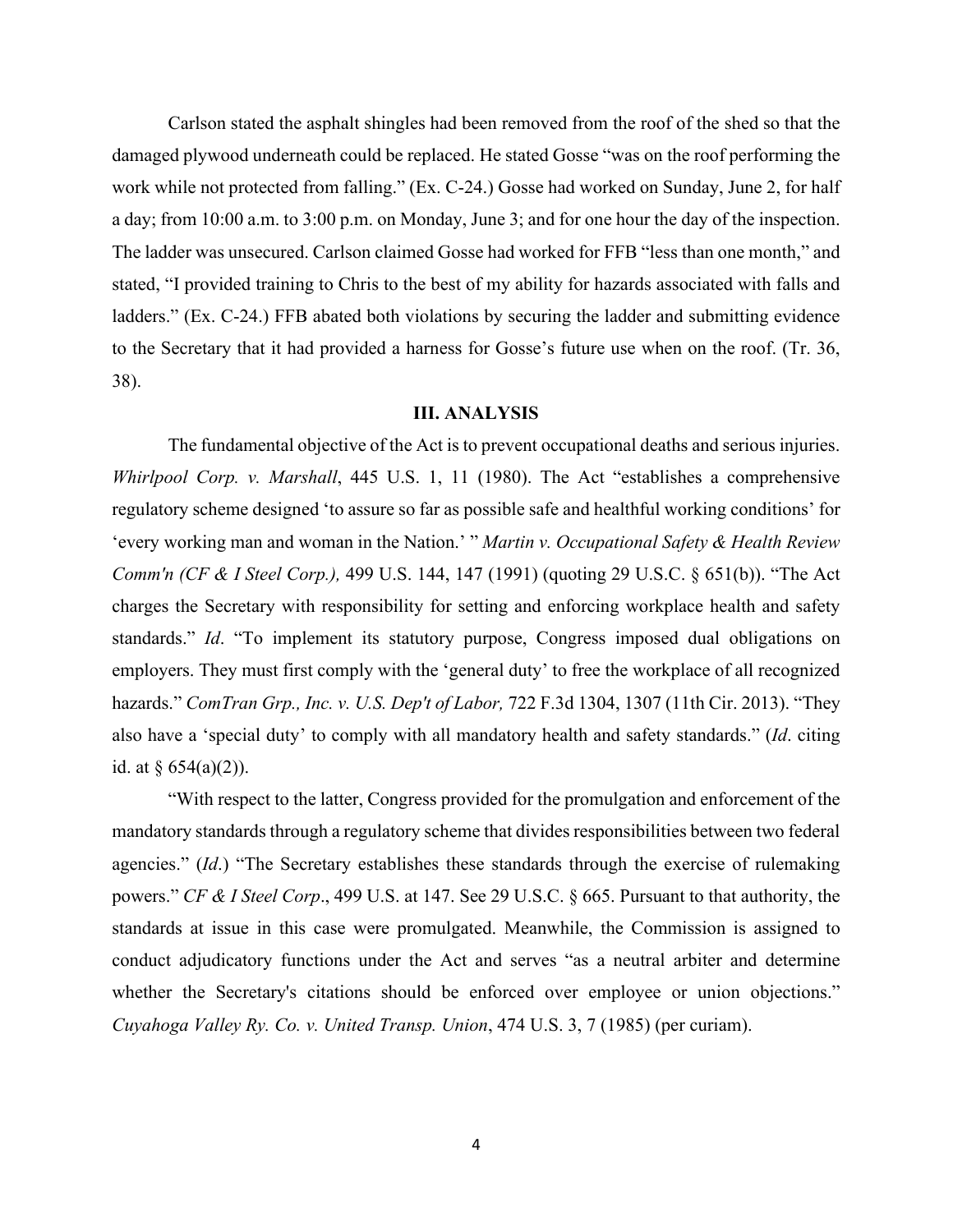Under the law of the Eleventh Circuit where this case arose,  $9$  the Secretary will make out a prima facie case for the violation of an OSHA standard by showing (1) that the regulation applied; (2) that it was violated; (3) that an employee was exposed to the hazard that was created; and importantly, (4) that the employer "knowingly disregarded" the Act's requirements. *ComTran,*  722 F.3d at 1307; *Eller-Ito Stevedoring Co., LLC v. Sec'y of Labor*, 567 F. App'x 801, 803 (11th Cir. 2014).

# **Item 1a: Alleged Serious Violation of § 1926.501(b)(10)**

Item 1a alleges that on or about June 4, 2019, an FFB employee "was exposed to a fall hazard of approximately 9 feet when performing roof work on a low slope roof while not being protected from falling to the lower level." The cited standard provides:

Except as otherwise provided in paragraph (b) of this section, each employee engaged in roofing activities on low-slope roofs, with unprotected sides and edges 6 feet (1.8 m) or more above lower levels shall be protected from falling by guardrail systems, safety net systems, personal fall arrest systems, or a combination of warning line system and guardrail system, warning line system and safety net system, or warning line system and personal fall arrest system, or warning line system and safety monitoring system. Or, on roofs 50-feet (15.25 m) or less in width (see Appendix A to subpart M of this part), the use of a safety monitoring system alone [i.e., without the warning line system] is permitted.

29 29 C.F.R. § 1926.501(b)(10).

# *The Cited Standard Applies*

Subpart M of the construction standards is titled *Fall Protection.* Section 1926.501 of Subpart M is titled *Duty to have fall protection.* Section 1926.501(a)(1) provides the section "sets forth requirements for employers to provide fall protection systems." The cited standard requires the use of fall protection for any employee engaged in roofing activity on a low-sloped roof with unprotected sides and edges 6 feet or more above lower levels.

<span id="page-4-0"></span><sup>&</sup>lt;sup>9</sup> The employer or the Secretary may appeal a final decision and order to the federal court of appeals for the circuit in which the violation allegedly occurred or where the employer has its principal office, and the employer also may appeal to the D.C. Circuit. *See* 29 U.S.C. §§ 660(a) and (b). Here, the violation occurred in Fort Pierce, Florida, in the Eleventh Circuit, which is also the location of FFB's principal place of business. *See* 29 U.S.C. § 660(b). The Commission has held that where it is highly probable that a case will be appealed to a particular circuit, it generally has applied the precedent of that circuit in deciding the case even though it may differ from the Commission's precedent. *Kerns Bros. Tree Serv*., 18 BNA OSHC 2064, 2067 (No. 96- 1719, 2000). The court therefore applies the precedent of the Eleventh Circuit in deciding the case where it is highly probable the case would be appealed.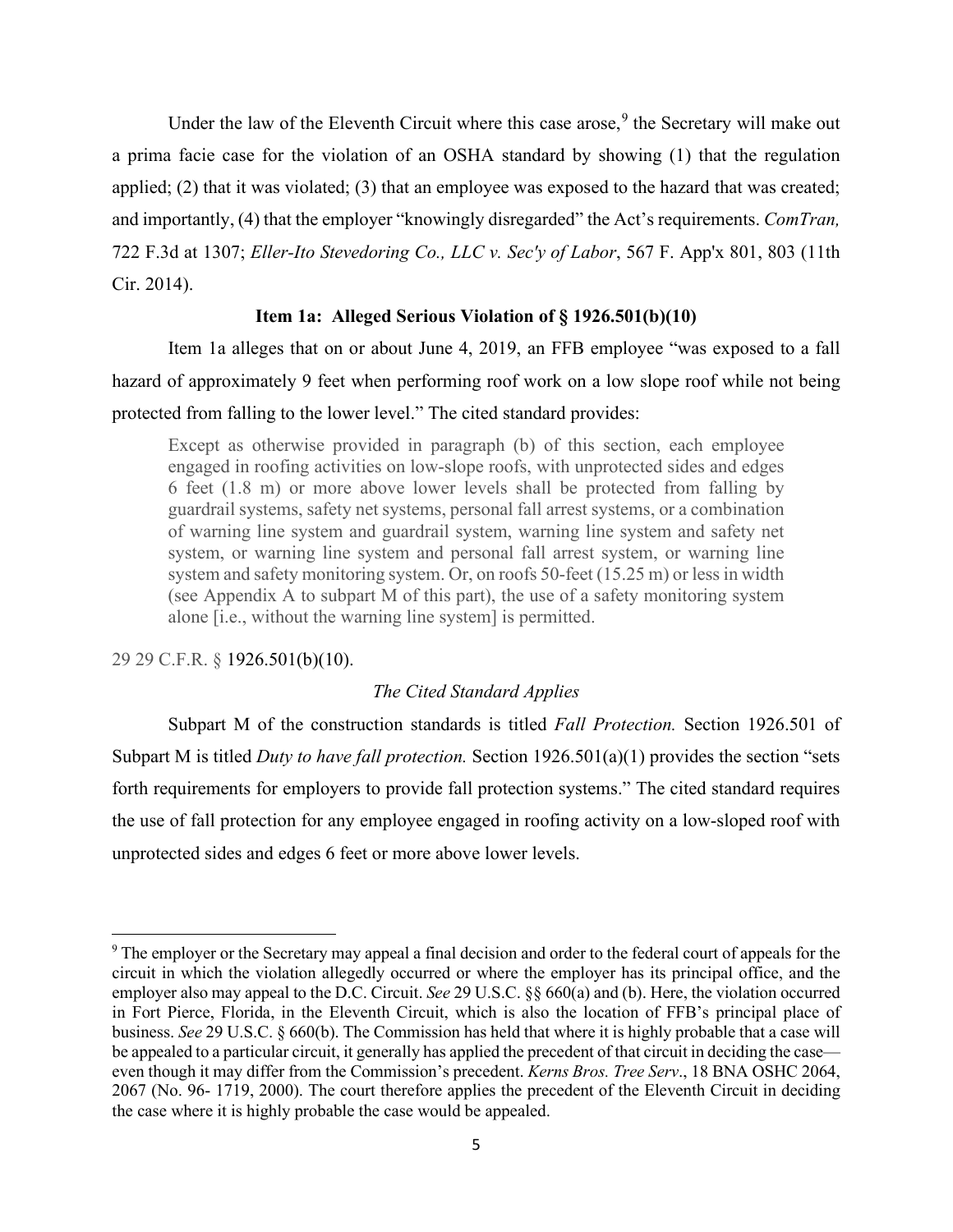Shpiruk testified the shed roof is low-sloped, and Carlson agreed (Ex. C-24; Tr. 32-33, 51- 52). Shpiruk estimated the distance from the ground to the eaves of the shed is 9 feet, based on the spacing of the ladder rungs in the photograph admitted as Exhibit C-17 (Tr. 25). Carlson testified the roof is 8 feet, 4 inches, "from the concrete to the fascia where the fascia meets the roof." (Tr. 47.) It is undisputed the shed roof is more than 6 feet above the lower level. Gosse, FFB's employee, stood on the shed roof, which is low-sloped and higher than 6 feet, as he performed work on the roof. The Court concludes § 1926.501(b)(10) applies to the cited condition.

# *FFB Violated the Terms of the Cited Standard*

As Shpiruk approached the shed, he saw Gosse working with a saw 2 to 3 feet from the edge of the roof (Tr. 17, 21). Exhibit C-10 is a photograph of Gosse standing near the edge of the low-sloped shed roof looking down. No fall protection is visible in the photograph. Shpiruk testified there was no form of fall protection being used on the shed roof (Tr. 18-19). Gosse also admitted he was not using fall protection while working on the shed roof in his signed witness statement (Ex. C-23).

At trial, FFB argued it used a safety monitoring system, as permitted by  $\S$  1926.501(b)(10) for roofs 50 feet or less in width. The shed roof is approximately 23 feet wide (Ex. C-24). Carlson testified Gosse "was working in the back while I was watching him from the ground. . . . I was 6 to 8 feet away looking up. He could've [fallen] on top of me." (Tr. 48-49.)

However, § 1926.500(b) defines a *safety monitoring system* as "a safety system in which a competent person is responsible for recognizing and warning employees of fall hazards." Section 1926.502(h) sets out the requirements the employer must meet to comply with the use of a safety monitoring system, including  $\S$  1926.502(h)(1)(iii), which states, "The safety monitor shall be on the same walking/working surface and within visual sighting distance of the employee being monitored[.]"

Carlson stated he was standing on the ground as he looked up and watched Gosse work on the roof. Section 1926.502(h)(1)(iii) requires the safety monitor to be on the *same* surface as the employee being monitored. The Commission applies a literal interpretation to this standard and "has previously held that section  $1926.502(h)(1)(iii)$ " unambiguous requirement must be met even in a case where the cited employer argued that positioning the safety monitor six feet above the employee being monitored gave the monitor a better vantage point." *Capeway Roofing Sys., Inc.*, No. 00-1968, 2003 WL 22020485, at \*9 (OSHRC Aug. 26, 2003) (citation omitted). FFB did not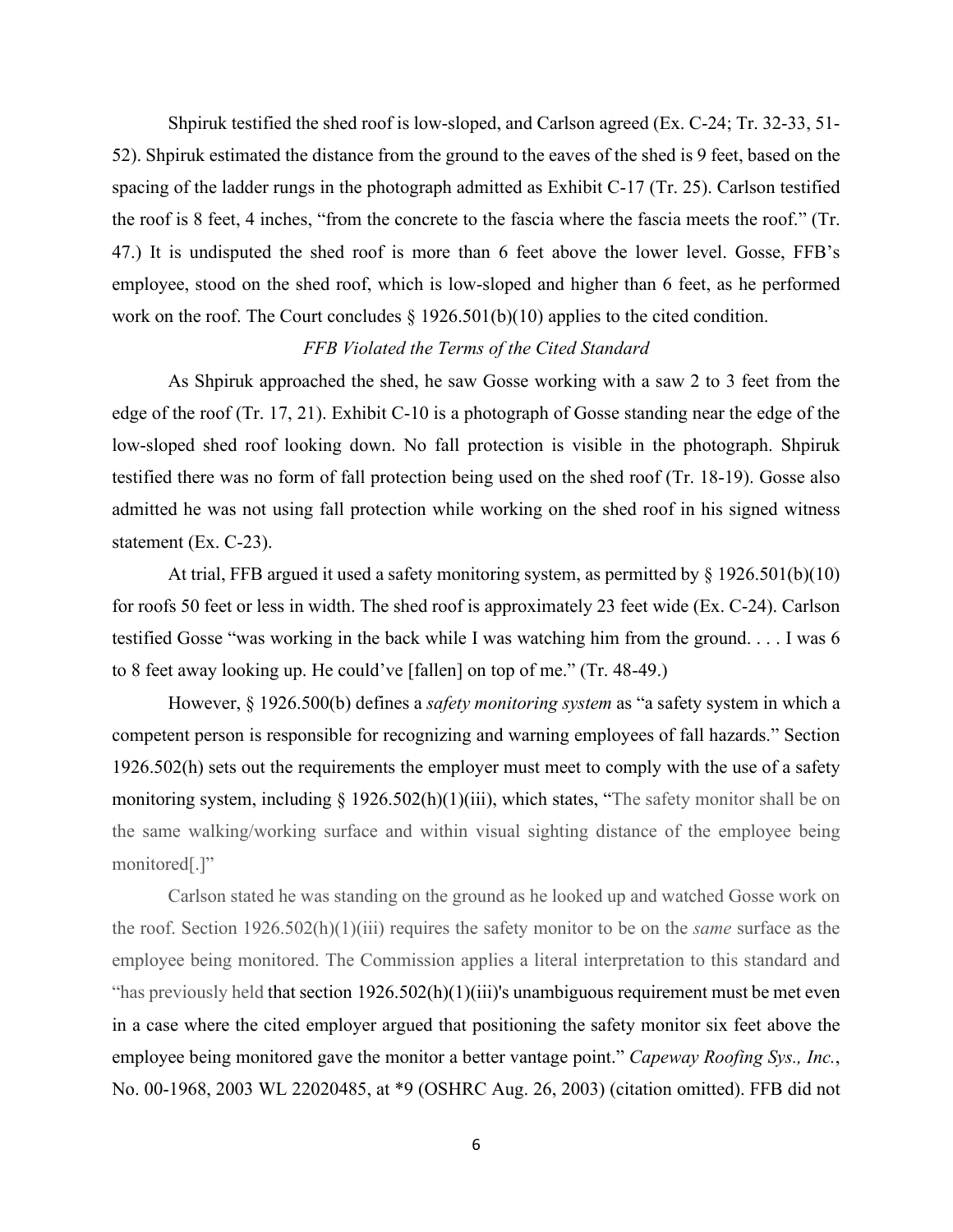comply with the requirements of  $\S 1926.502(h)(1)(iii)$  on June 4, 2019, because Carlson was not on the same walking/working surface (the roof) as he watched Gosse. FFB was not using a safety monitoring system within the meaning of the standard. Therefore, the court concludes the Secretary has established FFB failed to provide fall protection for its employee working on its shed roof. FFB failed to comply with the requirements of § 1926.501(b)(10).

# *The FFB Employee Was Exposed to the Cited Hazard*

It is undisputed Gosse was working on the shed roof without fall protection. Therefore, the court concludes the Secretary has established Gosse was exposed to a fall hazard.

# *FFB Knew of the Violative Condition*

"The Secretary may prove that an employer had knowledge of a violation in one of two ways—(1) by imputing the actual or constructive knowledge of a supervisor or (2) by demonstrating constructive knowledge based on the employer's failure to implement an adequate safety program." *ComTran,* 722 F.3d at 1311. An example of actual knowledge is where a supervisor directly sees a subordinate's misconduct." *ComTran,* 722 F.3d at 1307–08. "An example of constructive knowledge is where the supervisor may not have directly seen the subordinate's misconduct, but he was in close enough proximity that he should have." *ComTran,* 722 F.3d at 1308.

Carlson is the owner of FFB. He hired Gosse and supervised his work. He had actual knowledge that Gosse was not using fall protection while working on the shed roof. Therefore, the court concludes the Secretary has established FFB had actual knowledge of the violative condition. Thus, the court concludes the Secretary has established FFB violated § 1926.501(b)(10).

## *Characterization of the Violation*

The Secretary characterized the violations as "serious." A "serious" violation is established when there is "a substantial probability that death or serious physical harm could result [from a violative condition] . . . unless the employer did not, and could not with the exercise of reasonable diligence, know of the presence of the violation." 29 U.S.C. § 666(k). "That provision does not mean that the occurrence of an accident must be a substantially probable result of the violative condition but, rather, that a serious injury is the likely result should an accident occur." *Miniature Nut & Screw Corp*., 17 BNA OSHC 1557, 1558 (No. 93- 2535, 1996). Here, Shpiruk testified the employee could have sustained serious injuries had he fallen from the roof (Ex. C-5; Tr. 35). The court credits his testimony and concludes the violation is properly characterized as serious.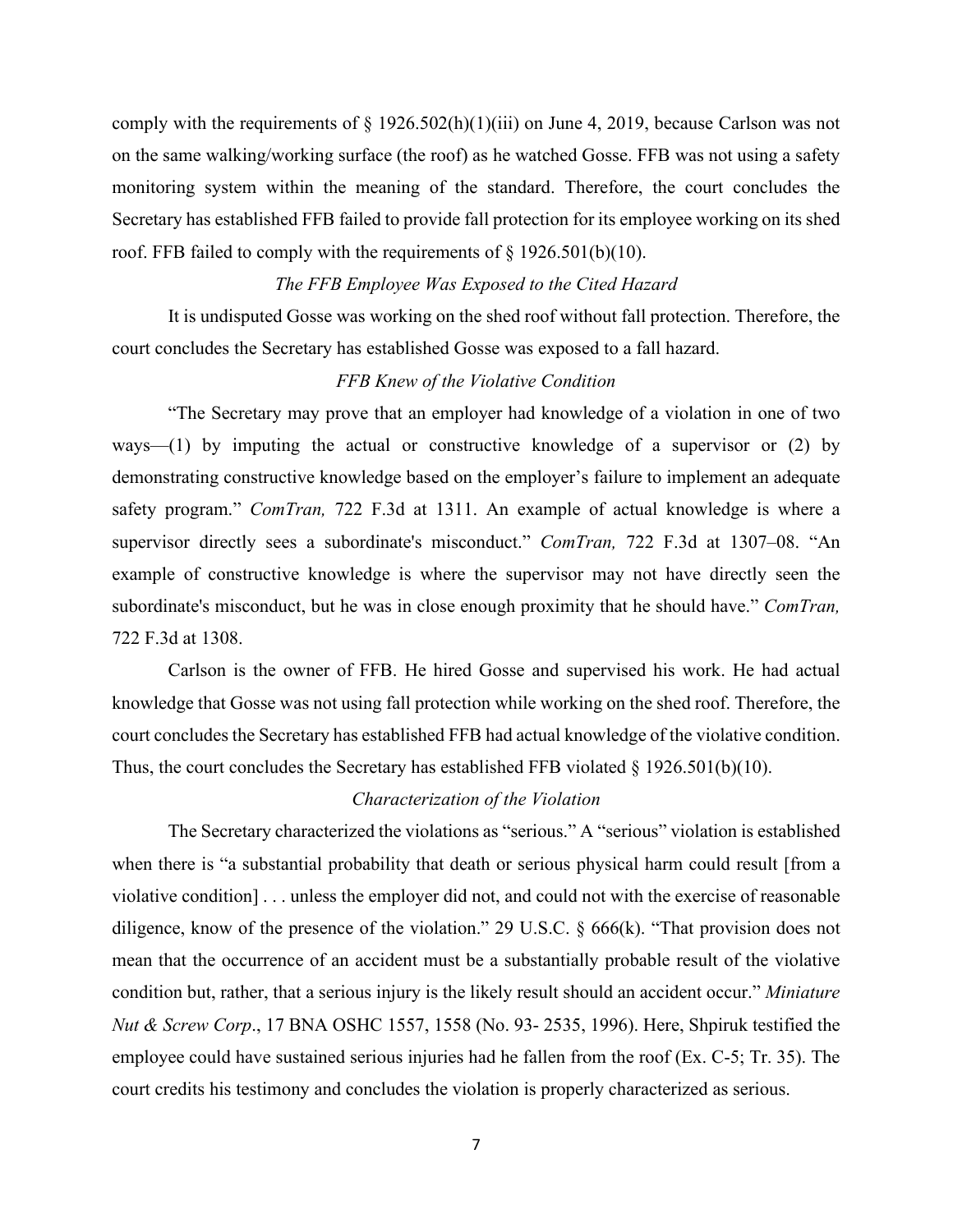# **Items 1b and 2b: Alleged Serious Violation of § 1926.503(a)(1)**

Item 1b alleges that on or about June 4, 2019, the FFB employee "was exposed to fall hazards when performing roof work on a low slope roof prior to being provided with a training program that would enable him to recognize the hazards associated with fall." Item 2b alleges that on or about June 4, 2019, the FFB employee "was exposed to fall hazards when using a portable ladder to gain access to and from a roof prior to being provided with a training program that would enable him to recognize the hazards associated with ladders." The cited standard are:

#### Section  $1926.503(a)(1)$ , which provides:

The employer shall provide a training program for each employee who might be exposed to fall hazards. The program shall enable each employee to recognize the hazards of falling and shall train each employee in the procedures to be followed in order to minimize these hazards.

### And

Section  $1926.1060(a)(1)$ , which provides:

The employer shall provide a training program for each employee using ladders and stairways, as necessary. The program shall enable each employee to recognize hazards related to ladders and stairways and shall train each employee in the procedures to be followed to minimize these hazards.

#### *The Cited Standards Apply*

Section 1926.503(a)(1) applies to any employer who has an employee or employees who might be exposed to fall hazards on the worksite. Section 1926.1030(a)(1) applies to any employer who has an employee or employees who use ladders on the worksite. FFB's employee used a ladder to access the roof of the shed. The court concludes the Secretary has established both cited standards apply.

#### *FFB Violated the Cited Standards*

 Carlson told Shpiruk, "I provided training to Chris to the best of my ability for hazards associated with falls and ladders." (Ex. C-24.) At trial, Carlson did not elaborate on this statement, and he conceded, "I did not train the man how to use—how to climb a ladder." (Tr. 48.) Gosse told Shpiruk, "Jon Carlson has not provided me with training for the hazards associated with falls and ladders, and he never confirmed I had received training." (Ex. C-24.) The court concludes the Secretary has established FFB violated the terms of the cited standards.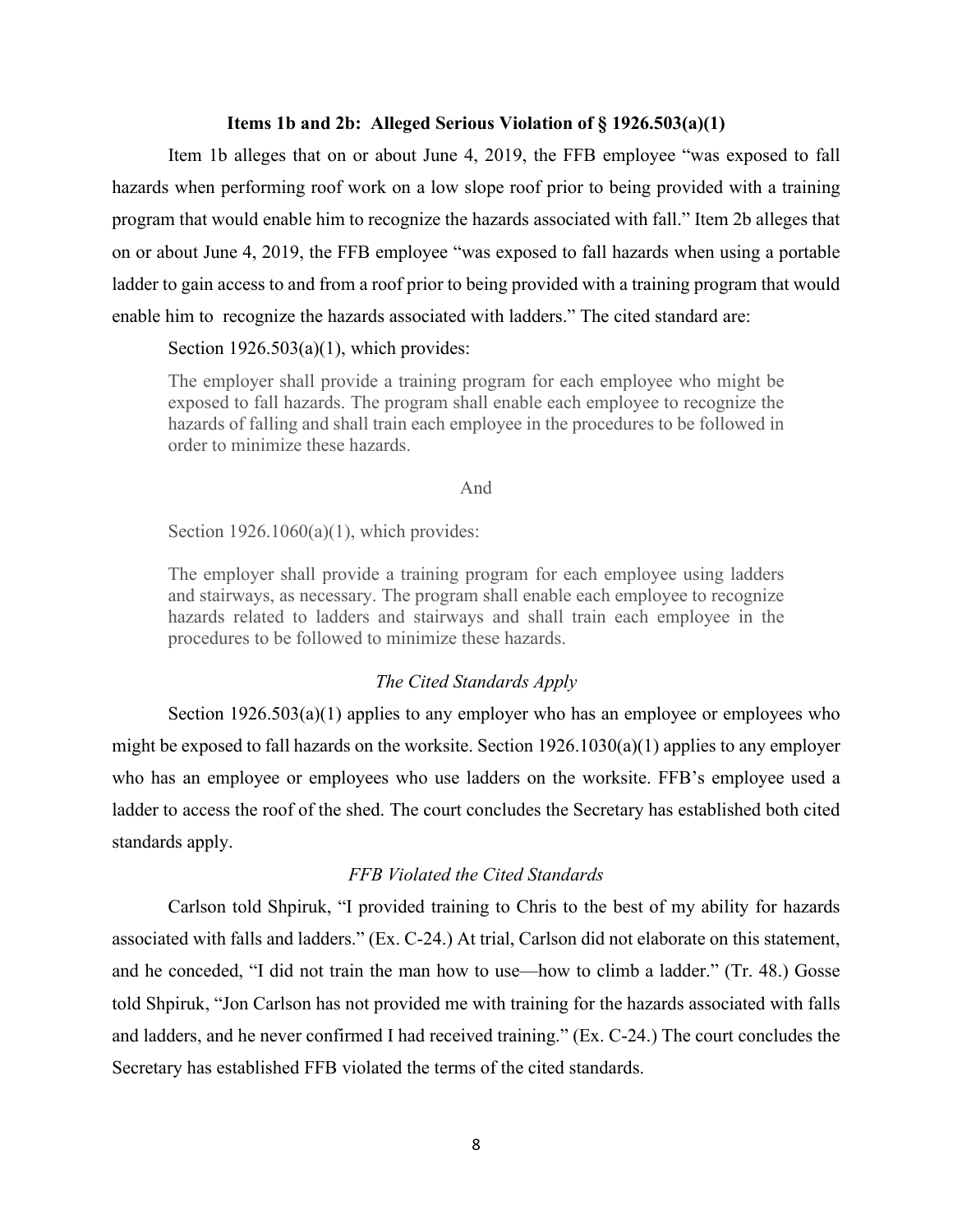# *The FFB Employee Was Exposed to the Cited Hazards*

FFB's employee used a ladder to access a low-sloped roof that is approximately 9 feet high. His lack of knowledge regarding proper procedures to ensure fall protection and ladder safety exposed him to potential serious physical harm. The court concludes the Secretary has established FFB's employee was exposed to the cited hazards.

# *FFB Knew of the Violative Condition*

Since it is the employer's duty to provide training to its employees, the employer will almost invariably have actual knowledge regarding whether it trained the employees as required. To establish noncompliance with a training standard, the Secretary must show the cited employer "failed to provide the instructions that a reasonably prudent employer would have given in the same circumstances." *N & N Contractors Inc.,* 18 BNA OSHC 2121, 2125 (No. 96-0606, 2000).

Here, the Secretary established FFB provided its employee with no safety training regarding fall hazards and hazards associated with ladders, and it did not confirm with the employee that he had previous training in those areas. The court concludes the Secretary has established FFB had actual knowledge of the violative condition. Thus, the court concludes the Secretary established that FFB violated  $\S$ § 1926.503(a)(1) and 1060(a)(1).

### *Characterization of the Violations*

The Secretary characterized the violations of the cited standards as serious, which, as noted, means the cited hazards presented "substantial probability that death or serious physical harm" could result from the violative conditions. FFB's employee had received no training in fall hazards or hazards associated with ladders. He did not have the necessary information to evaluate and protect against these hazards, which include falling approximately 9 feet from the roof or ladder to the ground. Falls from that height could result in serious physical harm (Ex. C-5). The court concludes the Secretary properly characterized the violations as serious.

## **Item 2a: Alleged Serious Violation of § 1926.1053(b)(8)**

Item 2a alleges that on or about June 4, 2019, the FFB employee "was exposed to a fall hazard when using [a] ladder [that was] set up in an active car lot to gain access to and from a roof while the ladder was not secured to prevent accidental displacement and/or barricaded."

#### Section 1926.1053(b)(8) provides:

Ladders placed in any location where they can be displaced by workplace activities or traffic, such as in passageways, doorways, or driveways, shall be secured to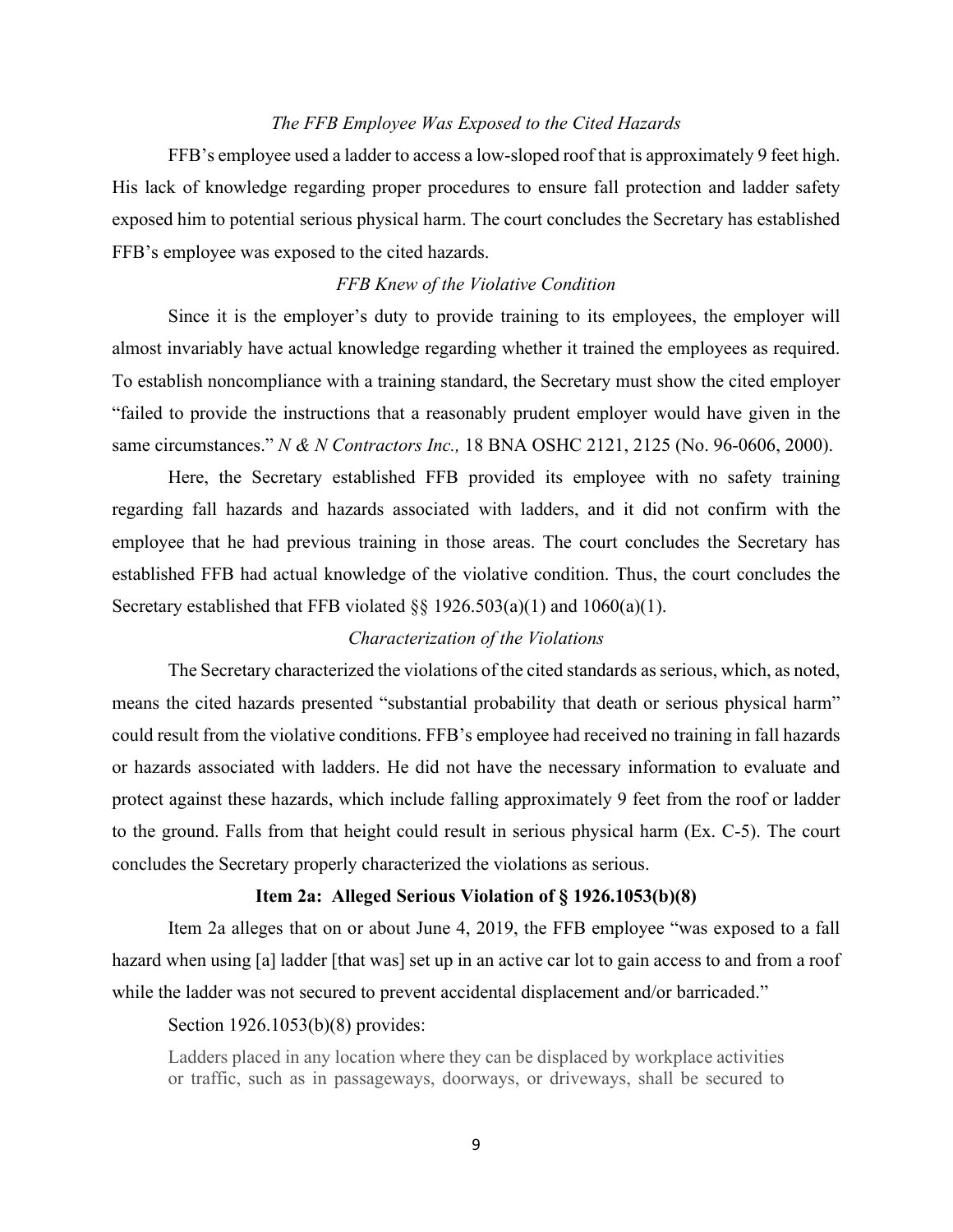prevent accidental displacement, or a barricade shall be used to keep the activities or traffic away from the ladder.

# *The Cited Standard Applies*

Subpart M is titled *Stairways and Ladders.* Section 1926.1053 is titled *Ladders* and applies to "all ladders as indicated, including job-made ladders." The court concludes the Secretary established the cited standard applies to the cited conditions.

## *FFB Violated the Cited Standard*

Exhibit C-17 is a photograph of Gosse descending the ladder at issue. The ladder is directly in front of a door to the shed and surrounding area is paved. Immediately to the right of the shed is a stairway and to its right is a garage with open overhead doors. The ladder is in a location where it can be displaced by traffic—it is in front of doorway and in a driveway that is open to public traffic. The ladder is not secured (Tr. 22).

In Exhibit C-17, no one is holding the ladder for Gosse as he climbs down. FFB argues Carlson was available to assist with the ladder when Gosse was working. On cross-examination, Carlson asked Shpiruk, "Is it okay for another individual to hold the back of the ladder while an individual climbs up the ladder[?]" and Shpiruk replied, "Yes, yes." (Tr. 40.) Carlson later testified he personally secured the ladder when Gosse climbed up or down it. "I can put my bottom two feet at the bottom of the ladder like everybody else. . . . I held the ladder for Chris while he got up there and then I walked around the back of the building and proceeded to watch him and to tell him what to do." (Tr. 51.) He stated he had been outside watching Gosse the entire time he was working on the shed (Tr. 53).

Earlier in his testimony, however, Carlson stated he was not outside the entire time Gosse was working.

Q.: Mr. Carlson, when Mr. Shpiruk arrived, you weren't outside, correct?

Mr. Carlson: Yes, sir. I wasn't feeling good. Yes, I can't move as quick as you can.

(Tr. 50.)

The court does not credit Carlson's testimony that he was available to hold the ladder every time Gosse used it. The ladder was not physically secured to prevent displacement and Gosse was working alone at times on the roof when no one was available to hold the ladder steady for him as he climbed up or down. Exhibit C-17 shows Gosse descending the unsecured ladder with no one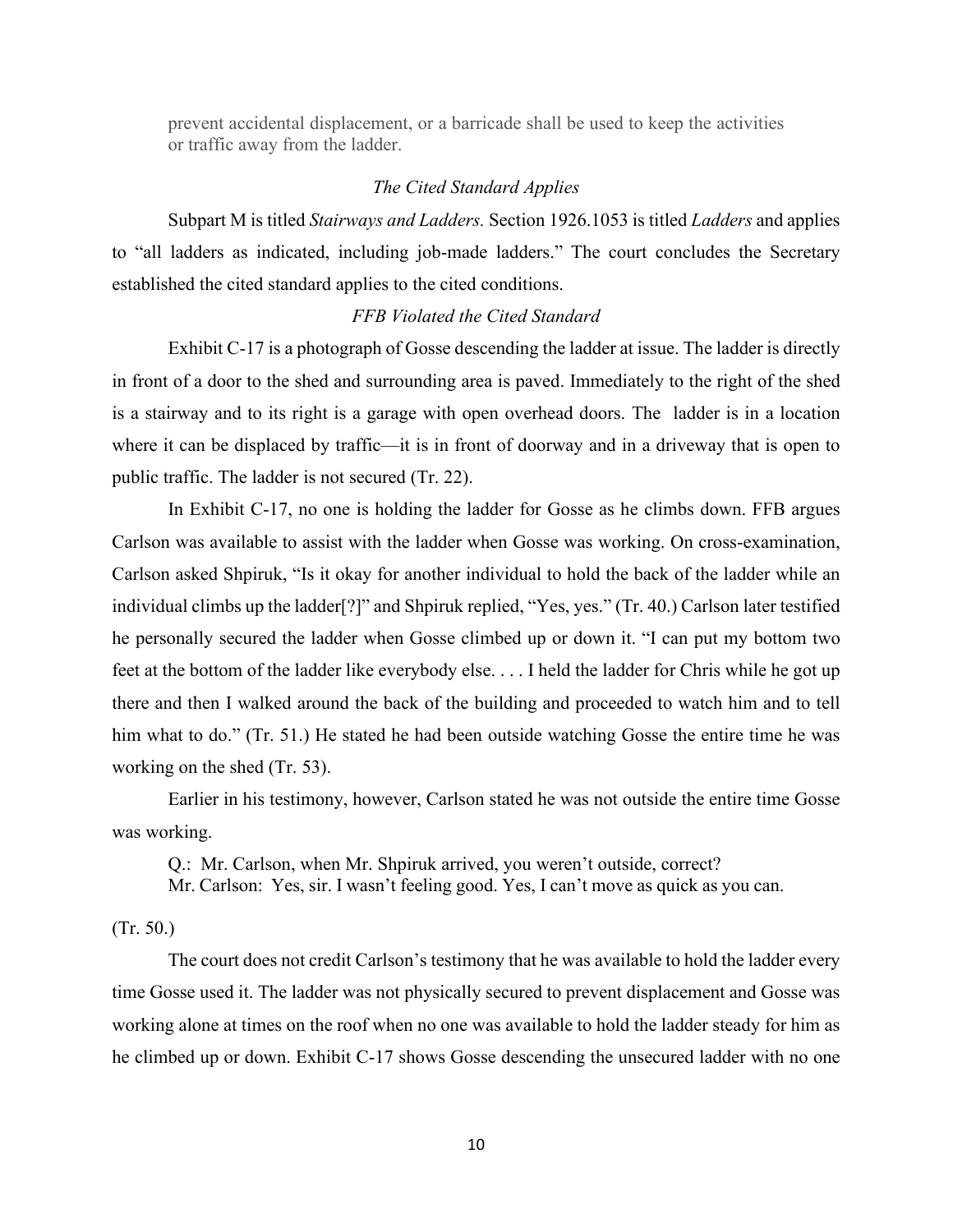holding it for him. The court concludes the Secretary established FFB violated the terms of the cited standard.

# *The FFB Employee Was Exposed to the Cited Hazard*

The Secretary can establish employee exposure to a violative condition by showing either "'actual exposure or that access to the hazard was reasonably predictable."' *Nuprecon, LP*, 23 BNA OSHC 1817, 1818 (No. 08-1307, 2012) (citing *Phoenix Roofing, Inc.*, 17 BNA OSHC 1076, 1079 (No. 90-2148, 1995), *aff'd*, 79 F.3d 1146 (5th Cir. 1996)). In determining employee access to the hazard, "the "inquiry is not simply into whether exposure is theoretically possible," but whether it is reasonably predictable 'either by operational necessity or otherwise (including inadvertence), that employees have been, are, or will be in the zone of danger."' *Id.* at 1818-19. "The zone of danger is 'that area surrounding the violative condition that presents the danger to employees which the standard is intended to prevent."' *KS Energy Servs., Inc.*, 22 BNA OSHC 1261, 1265 (No. 06- 1416, 2008) (citing *RGM Constr. Co.*, 17 BNA OSHC 1229, 1234 (No. 91-2107, 1995)).

*Gate Precast Co.,* No. 15-1347, 2020 WL 2141954, at \*2 (OSHRC Apr. 28, 2020).

In Gosse's written statement he admitted he had used the ladder five to seven times that day (Tr. 23). He was on the roof of the shed for half a day the previous Sunday, for five hours Monday, and for one hour the day of the inspection (Ex. C-23, Ex. C-24). He was in the zone of danger and had access to the unsecured ladder the entire time he was at the worksite over those three days. The Court finds the employee was exposed to the violative condition of the unsecured ladder.

# *FFB Knew of the Violative Condition*

Carlson was onsite and at times held the unsecured ladder for Gosse. The court concludes the Secretary established FFB had actual knowledge of the violative condition.

#### *Characterization of the Violations*

The Secretary characterized the violation of the cited standard as serious. FFB's employee had used the unsecured ladder five to seven times the day of the inspection and had used it over several hours the previous two days. Had he fallen from the ladder, he could have sustained serious physical harm (Ex. C-5). The court concludes the Secretary properly characterized the violation as serious.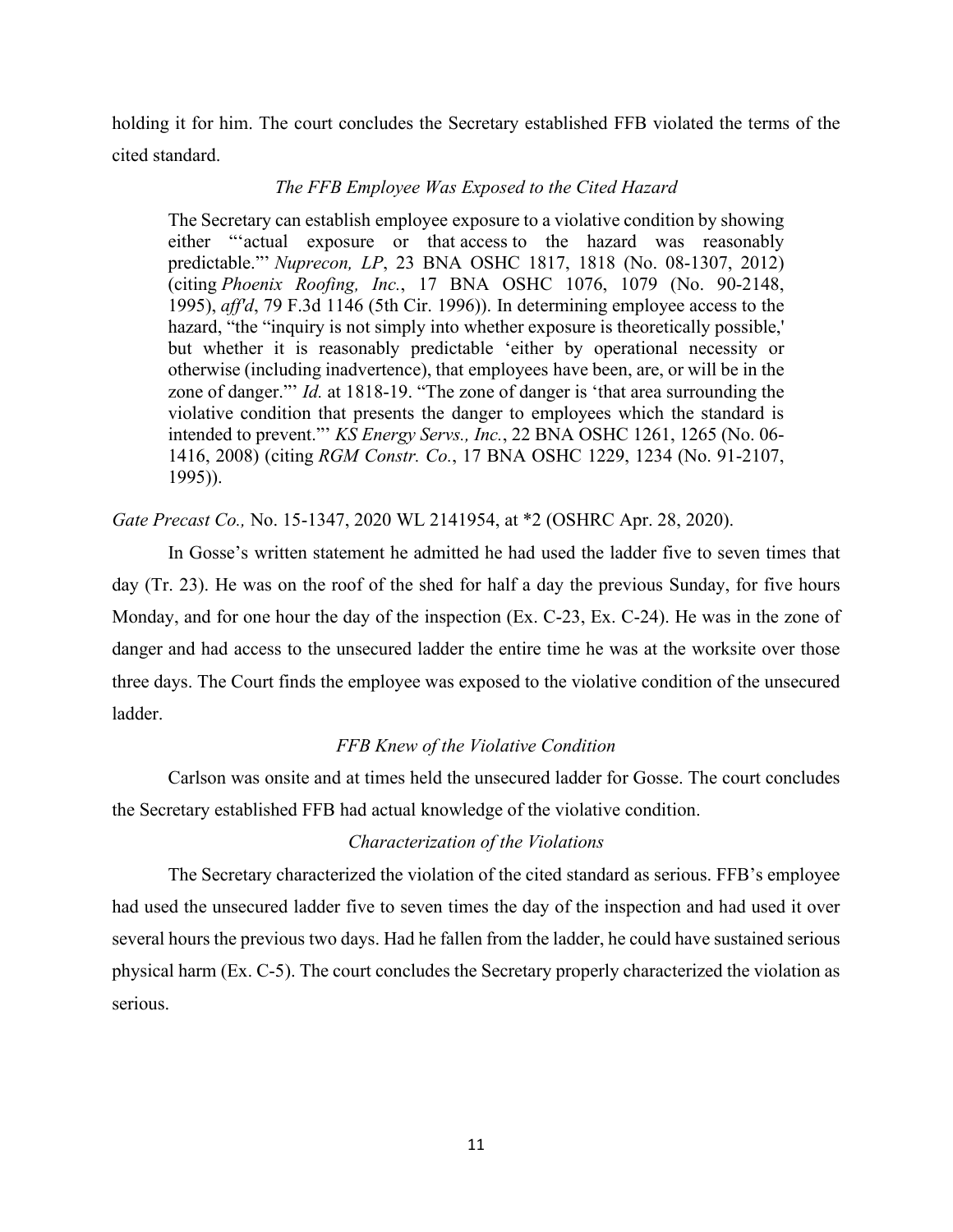#### **IV. PENALTY DETERMINATION**

"In assessing penalties, section 17(j) of the OSH Act, 29 U.S.C. § 666(j), requires the Commission to give due consideration to the gravity of the violation and the employer's size, history of violation, and good faith." *Burkes Mech., Inc*., 21 BNA OSHC 2136, 2142 (No. 04- 0475, 2007). "Gravity is a principal factor in the penalty determination and is based on the number of employees exposed, duration of exposure, likelihood of injury, and precautions taken against injury." *Siemens Energy & Automation, Inc*., 20 BNA OSHC 2196, 2201 (No. 00- 1052, 2005) (citation omitted). "The other factors are concerned with the employer generally and are considered as modifying factors."' *Natkin & Co. Mech. Contractors,* 1 BNA OSHC 1204, 1205 n.3 (No. 401, 1973).

The total number of FFB employees is not found in the record, but the Secretary adjusted the penalty to the maximum extent (seventy percent) due to the company's small size, resulting in a total penalty of \$5,683 (Exs. C-5, Ex. C-6; Tr. 35-36). The Secretary adduced no evidence of FFB's history with OSHA or evidence of bad faith. The gravity of the violations is moderate. One employee was exposed for approximately 10 hours (from June 2 to June 4) to the cited hazards. FFB took no precautions against the hazards, except for Mr. Carlson possibly holding the ladder sometimes when Gosse climbed up or down it.

 Shpiruk testified that a fall from the roof without fall protection would result in severe injuries or death (Tr. 35). He determined that the severity of the hazard was high because of the expected injuries of a fall including fractures and lacerations, and a greater probability due to the length of time (more than 7 hours) that the employee was exposed to the hazard (Tr. 35). For the ladder violation, Shpiruk testified that he recommended a medium severity based on the risk of falling and sustaining injuries from climbing up in down the ladder or the ladder being removed. He provided a lower probability rating because it was unlikely that the employee would be using the ladder constantly while working on the roof (Tr. 37). Because the training violations were grouped, the Secretary did not issue additional penalties. (Tr. 36–37).

Giving due consideration to the appropriateness of the penalty with respect to the size of the business of the employer being charged, the gravity of the violation, the good faith of the employer, and the history of previous violations, the court concludes a grouped penalty of \$3,410 for Items 1a and 1b of the Citation and a grouped penalty of \$2,273 for Items 2a and 2b of the Citation are appropriate. Accordingly,